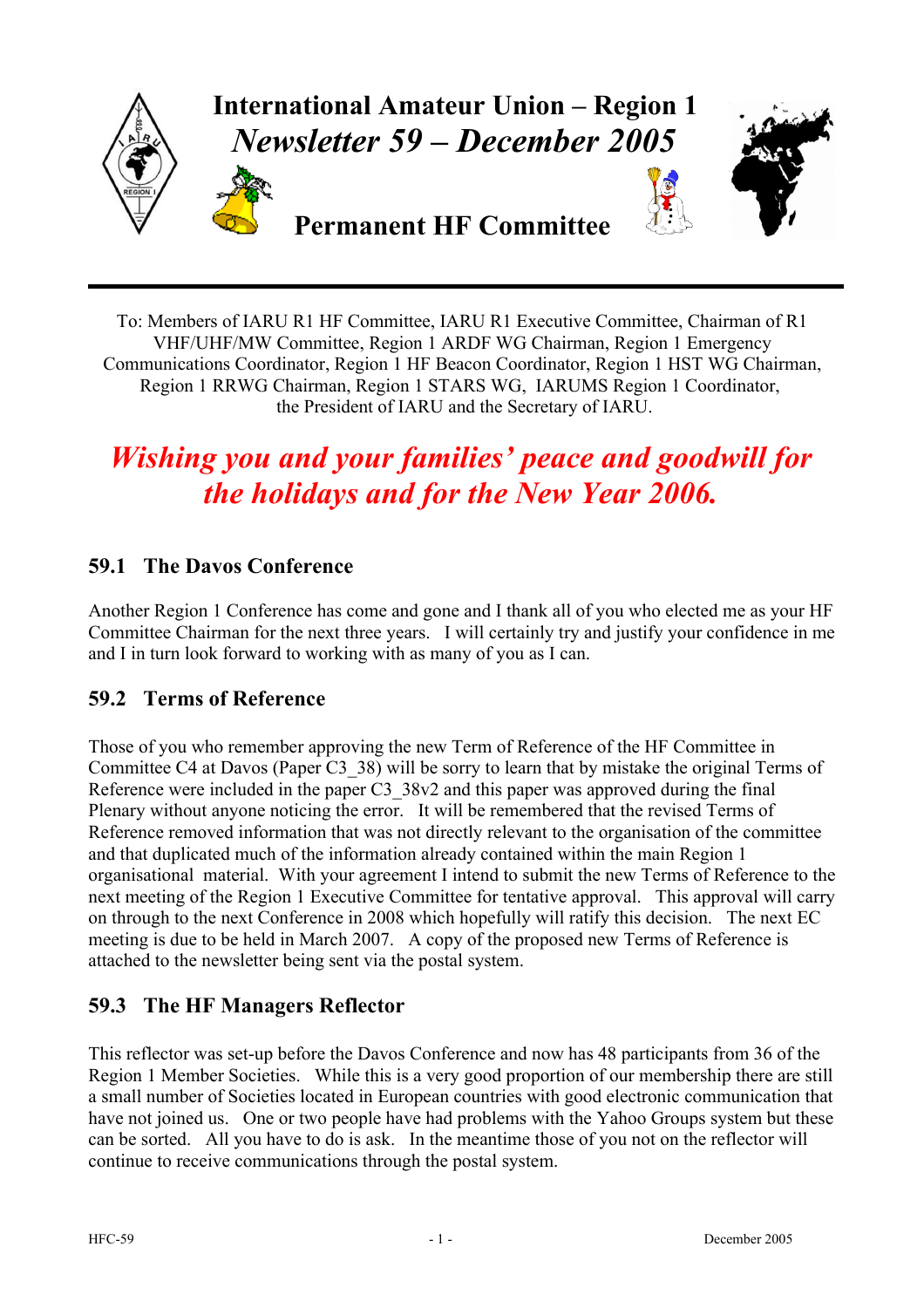## **59.4 Bandplan 2006**

The new HF Bandplan decided in principle at Davos and agreed by a majority vote on the HF Managers reflector comes into use on the 1<sup>st</sup> January 2006. For those not at Davos the Bandplan represents a shift away from bandplanning by mode but rather by bandwidth, although the immediate changes are not so obvious. A number of changes have taken place within the frequency segments historically used by datamodes in an attempt to separate the unattended automatic data stations from attended keyboard operations.

There is still slight confusion when it comes to the definition of the "All modes" usage part of the bandplan. Further discussions still needs to take place on this subject to try and ensure that all understand the meaning of this terminology.

The Bandplanning Working Group has received one detailed letter of criticism regarding the adoption of bandplanning by bandwidth and this has originated from outside of the Region. At the time of compiling this Newsletter the BWG is still exchanging emails with the person concerned.

## **59.5 WRC-07**

Arrangements for the next World Radio Conference due to be held in Geneva in November 2007 continue at a steady pace. IARU Region 1 continues to be represented at Conference Preparatory Group Project Team 4 (CPG PT4) which is the group dealing with HF agenda items. Agenda items of particular interest are 1.13 and 1.15.

Agenda item 1.13: **"taking into account Resolutions 729 (WRC-97), 351 (WRC-03) and 544 (WRC-03), to review the allocations to all services in the HF bands between 4 MHz and 10 MHz, excluding those allocations to services in the frequency range 7 000-7 200 kHz and those bands whose allotment plans are in Appendices 25, 26 and 27 and whose channelling arrangements are in Appendix 17,taking account of the impact of new modulation techniques, adaptive control techniques and the spectrum requirements for HF broadcasting;"**

What this means in simple language is that all allocations between 4 MHz and 10 MHz, excluding those agreed at WRC-03, are subject to review. IARU Region 1 would like to extend the Amateur Service segment up to 7300 kHz, the Broadcasting Service wants more frequencies as they have more broadcasting requeirements than frequencies, the Fixed Service claim shortages of frequencies and it all needs to be sorted out, if possible.

#### Agenda item1.15 is **"to consider a secondary allocation to the Amateur Service in the frequency band 135.7-137.8 kHz"**.

This should be a simple agenda item. This proposal has already been adopted within CEPT administrations and it was only the objections of a number of Asian Pacific countries that stopped it being adopted at WRC-03.

I would ask as many of you that are able to discuss these agenda items with your national administrations to do so and if possible join your delegation to WRC-07. Advice on the IARU positions for these agenda items is available from Hans PB2T who is the Chairman of the External Relations Committee. Hans can be contacted at PB2T@planet.nl. HFC-59 **December 2005** - 2 - **December 2005**